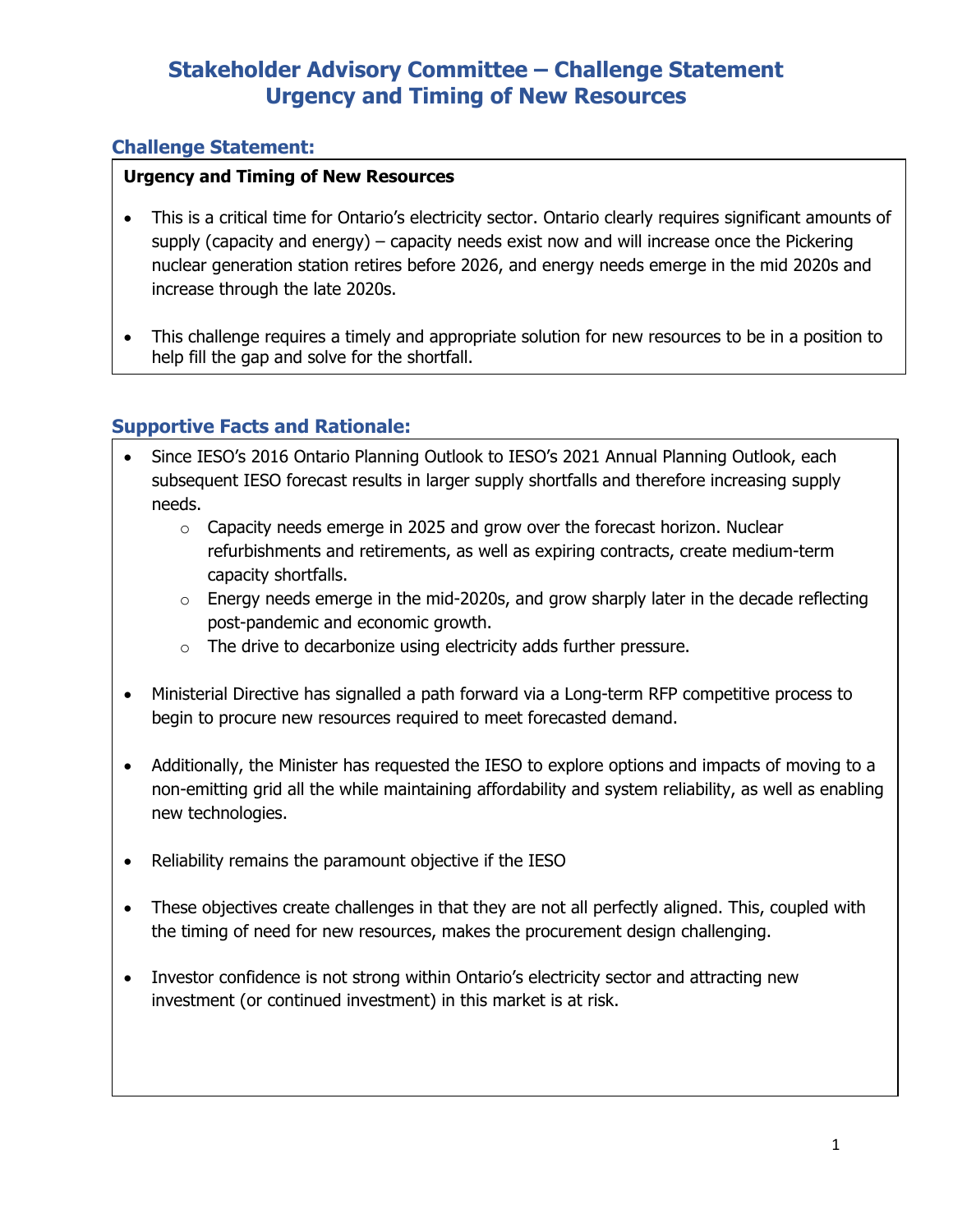# **Stakeholder Advisory Committee – Challenge Statement Urgency and Timing of New Resources**

### **IESO Role:**

- Providing timely and accurate information and data to support identification and timing of need
- Consulting and developing timely and feasible competitive procurement mechanisms that can address multiple objectives of reliability, affordability and non-emitting.
- Maintaining reliability of the system and complying with Ministerial Directives
- Developing and executing the solutions to meet future system needs-in a timely manner.

### **Role of Others:**

- Incremental investment in existing and new assets requires a pool of owners, developers and investors with necessary expertise, capital, and appetite to participate in the Ontario market:
	- $\circ$  These potential participants need sufficient line of sight and information on the Ontario market and supply/demand picture to consider the features, benefits and risks of investing and operating in the Ontario market.
	- $\circ$  Investors can continue to communicate what constitutes a strong market signal and what is required to gain confidence in this market.
	- o Suppliers need to communicate feasible options in hope the IESO is able to adopt processes and design mechanisms that will attract investment
- The Government of Ontario should ensure policy clarity (e.g. Long Term Planning), in particular environmental and socioeconomic goals, to help inform the direction of the sector and establish investor confidence, including by providing timely Ministerial Direction when/where required
- Demand side; communities; other stakeholders need to engage in the discussion to ensure alignment with their priorities around electricity needs, planning and operations